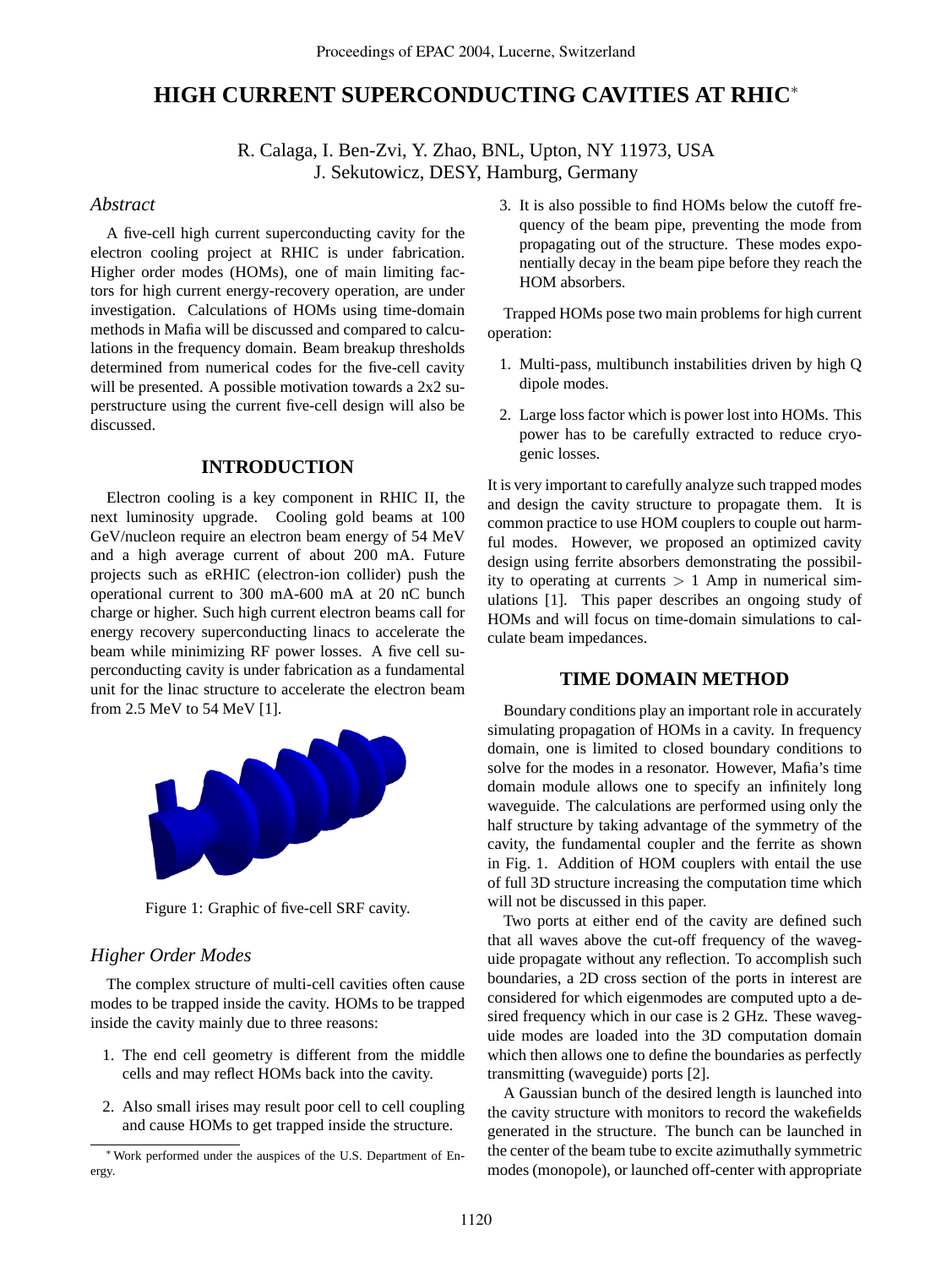boundary conditions to excite transverse modes (dipole). Mafia computes the longitudinal wake  $W_{\parallel}(x, y, s)$  as a function of bunch coordinate  $(s = ct)$  which is given by

$$
W_{||}(x,y,s) = \frac{1}{q} \int_{-\infty}^{\infty} E_z(x,y,(s+z)/c) \, dz \tag{1}
$$

A Fourier transform of the longitudinal wake normalized by the bunch spectrum yields the broadband impedance given by

$$
Z_{||} = \frac{1}{cI(\omega)} \int_{-\infty}^{\infty} W_{||}(x, y, s) e^{-i\frac{\omega}{c}s} ds \tag{2}
$$

where

$$
I(\omega) = q e^{-\frac{1}{2} \frac{(\sigma_s \omega)^2}{c^2}} \tag{3}
$$

In the case where the bunch is launched off-center, the transverse wake is related to the longitudinal wake given by Panofsky-Wenzel theorem. Therefore the impedance for transverse modes can be derived which is given by [3]

$$
Z_{\perp} = \frac{Z_{||}(x, y, s)}{kr^2} \tag{4}
$$

where  $k = \frac{w}{c}$  and r is the bunch offset from the center of the beam tube.

### **SIMULATIONS**

The broadband impedance spectrum of the both shortrange and lone-range wakefield is quite useful in understanding the behavior of HOMs.

#### *Broadband Impedance*

Since the goal of this simulation is to investigate high Q dipole like modes, long-range wake computations upto to 300m is computed to observe any high Q modes slowly decaying long after the passage of the bunch. Sometimes, longer computation is required if the finer frequency resolution is required. If a mode is still ringing, the spectrum of that mode is broadened and true impedance of this mode can be determined with the aid of two different time domain runs [4]. Fig. 2 shows longitudinal wake for the bunch traveling on-axis. The impedance spectrum is dominated by the fundamental mode and rest of the spectrum contains modes with significantly smaller impedance.

A similar calculation for transverse deflecting modes can be performed by displacing the bunch by an offset (3 cm). From Fig. 3 we can see that wake function is exponentially decaying except for a few modes that show beating effect. This can be clearly seen in the impedance spectrum as two bands near 0.9 GHz and 1.8 GHz. The Q factors of these modes are estimated in Table 1 and compared to that of frequency domain simulations. The Q factors estimated in time domain in the region between 0.8-1.0 GHz are smaller due to truncation of wake computation before all the stored energy in the cavity has decayed. This causes artificial broadening of the peaks and hence the lower Q



Figure 2: Impedance spectrum and wake function for azimuthally symmetric modes



Figure 3: Impedance spectrum and wake function for transverse modes

values. However, the complex frequency domain is known to yield Q factors which are higher than in real conditions due to closed boundary conditions [5]. Also, ferrites can only be simulated as low loss materials and we expect much better damping which will be tested in a copper prototype of the niobium cavity in the near future. The band of modes between 1.7-1.8 GHz shows impedances much

Table 1: Q comparison between time-domain and freqdomain for dipole modes. NC - Not Estimated

| Freq(GHz) | $Q_{freq-domain}$ | $Q_{time-domain}$ |
|-----------|-------------------|-------------------|
| 0.862     | 311               | 244               |
| 0.882     | 1250              | < 110             |
| 0.968     | 1606              | < 483             |
| 0.979     | 2304              | < 244             |
| 1.787     | <b>NE</b>         | 1276              |
| 1.791     | <b>NE</b>         | 1790              |
| 1.802     | <b>NE</b>         | 1287              |